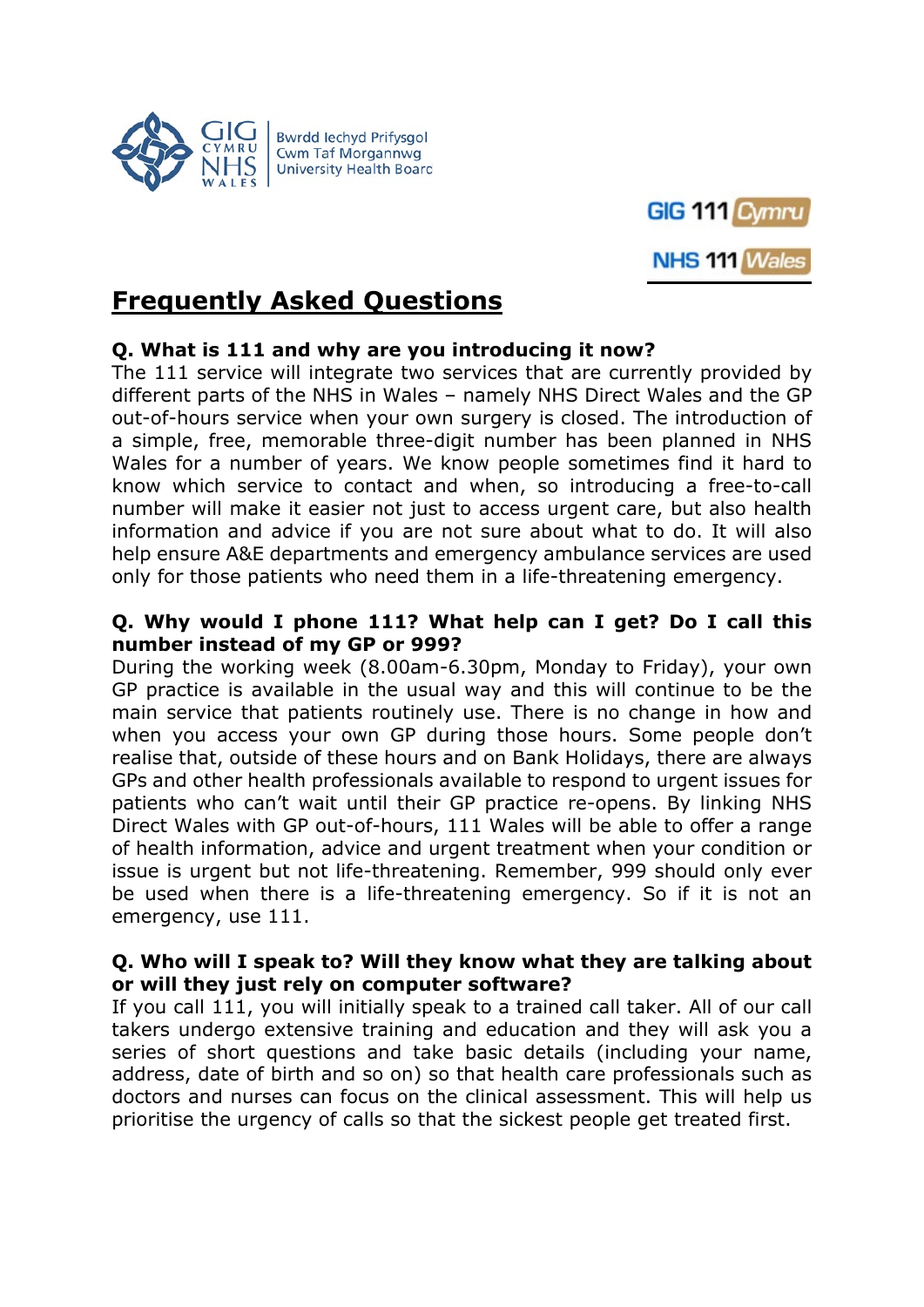## **Q. Will I get the help I need straight away or a call back/doctor's appointment/ambulance?**

Depending on the urgency and severity of your call, you may speak to a health care professional, who could be a nurse, pharmacist or a doctor. Sometimes it may be necessary for you to speak to more than one person to get the right treatment but we will keep this to an absolute minimum so you get to speak with the right health care professional first time. If your need is urgent and requires you to see a GP out-of-hours, you will be asked to attend a primary care centre based at our hospital sites, as is the case currently. However, for the majority of conditions, our highly skilled nurses or pharmacists will be able to deal with many cases. Our call takers are trained to recognise when there is a threat to life; if you dial 111 but do need an ambulance, you will be put through to the emergency ambulance service.

#### **Q. What are the benefits to patients and what are the benefits to the NHS?**

The main benefit to patients is that for the first time, you will have access to a range of services by dialing a single free-to-call number that will make it easier for you to get the right service. This supports the wider campaign encouraging patients to Stay Well This Winter and helps to keep our emergency departments (EDs, or also known as A&E) and 999 service for those who really need them. The other benefit is that sometimes patients think EDs are the only place available, especially at night or weekends. Ringing 111 will help to signpost patients to the right place.

#### **Q. I live in the Cwm Taf Morgannwg University Health Board area, but every time I try and ring the 111 number from my mobile, I'm being told that the service isn't available in my area. Why is that?**

If the 'Wi-Fi Calling' feature is enabled on your mobile phone, it could be interfering with your location when trying to ring the 111 service. You will need to turn off Wi-Fi Calling before dialing, to ensure that we can determine your correct location. To turn off Wi-Fi Calling, you'll need to change the settings in your phone. The process is slightly different for each phone, so please contact your service provider for help on how to do this.

## **Q. Will I be able to talk to someone in Welsh if I want to?**

Yes, the first message that you will hear when dialing 111 asks you to make a choice about whether you want to continue the call in English or in Welsh. NHS 111 employs a number of Welsh speakers, so you will usually be able to conduct the initial discussion in Welsh. There may be occasions where this is not possible, but we will always endeavour to meet your preference, and with additional staff coming into the service, we hope these occasions will be very rare.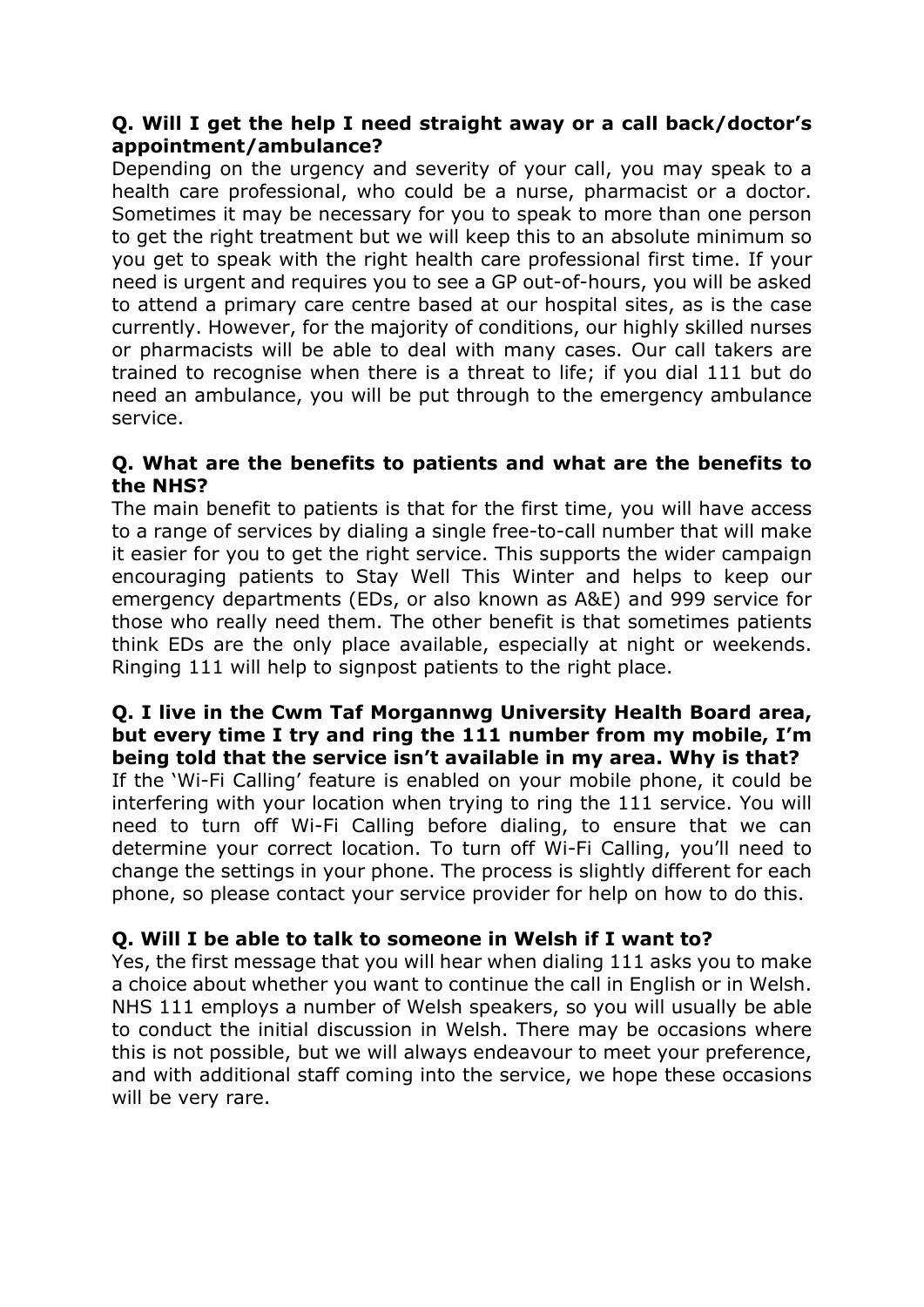### **Q. I live outside of Wales but I may need to contact the service on behalf of a relative who lives in the CTM UHB area. What do I do?**

If you ring 111 from outside of Wales, you will be routed to your local 111 service, which will be unable to transfer your call to a 111 Wales centre. In these circumstances, please ring your relative's GP Practice and follow the instructions on the answerphone message.

#### **Q. I live in the CTM UHB area but work in Cardiff. What happens if I wanted to ring 111 whilst at work?**

As the 111 service isn't yet available in the Cardiff & Vale University Health Board area, you should ring your GP, which will provide you with an alternative number to call (if it was outside the Monday to Friday, 8:00- 18:30 window).

### **Q. What happens if I don't speak English or Welsh?**

If you don't speak English, we will still be able to help you. We use a service called 'Language Line' and this enables us to have a three-way phone call with an interpreter so that we can still provide the help that you need.

## **Q. What happens if I am deaf?**

The InterpreterNow service, which is available 7 days a week, between 8am and midnight, is available for deaf (and hearing) British Sign Language [BSL] users to communicate with hearing people via an online BSL interpreter. InterpreterNow can be accessed using a computer, or via the InterpreterNow app on your smartphone or tablet. Once you have contacted the InterpreterNow service, the interpreter will contact us by telephone and relay your conversation with a member of our team e.g. a Nurse Advisor or a Health Information Adviser, depending on what the problem is. You will be asked a series of questions to assess your needs, and then will be provided with the appropriate healthcare advice or directed to the local service that can help you best.

## **Q. Where is the money for this coming from?**

Welsh Government has funded the implementation and set-up costs for the first few 111 pilot sites in Wales. Each Health Board in Wales is now directly contributing to the implementation costs of 111 and further roll-outs across Wales, but overall this represents a direct increase in funding to 111, NHS Direct and out-of-hours services for Welsh patients.

## **Q. Is there a website available?**

The current NHS Direct Wales website at [www.nhsdirect.wales.nhs.uk](http://www.nhsdirect.wales.nhs.uk/) is available. This provides information on local services, as well as comprehensive information on health issues. There are also 'symptom checkers' on a range of common health problems.